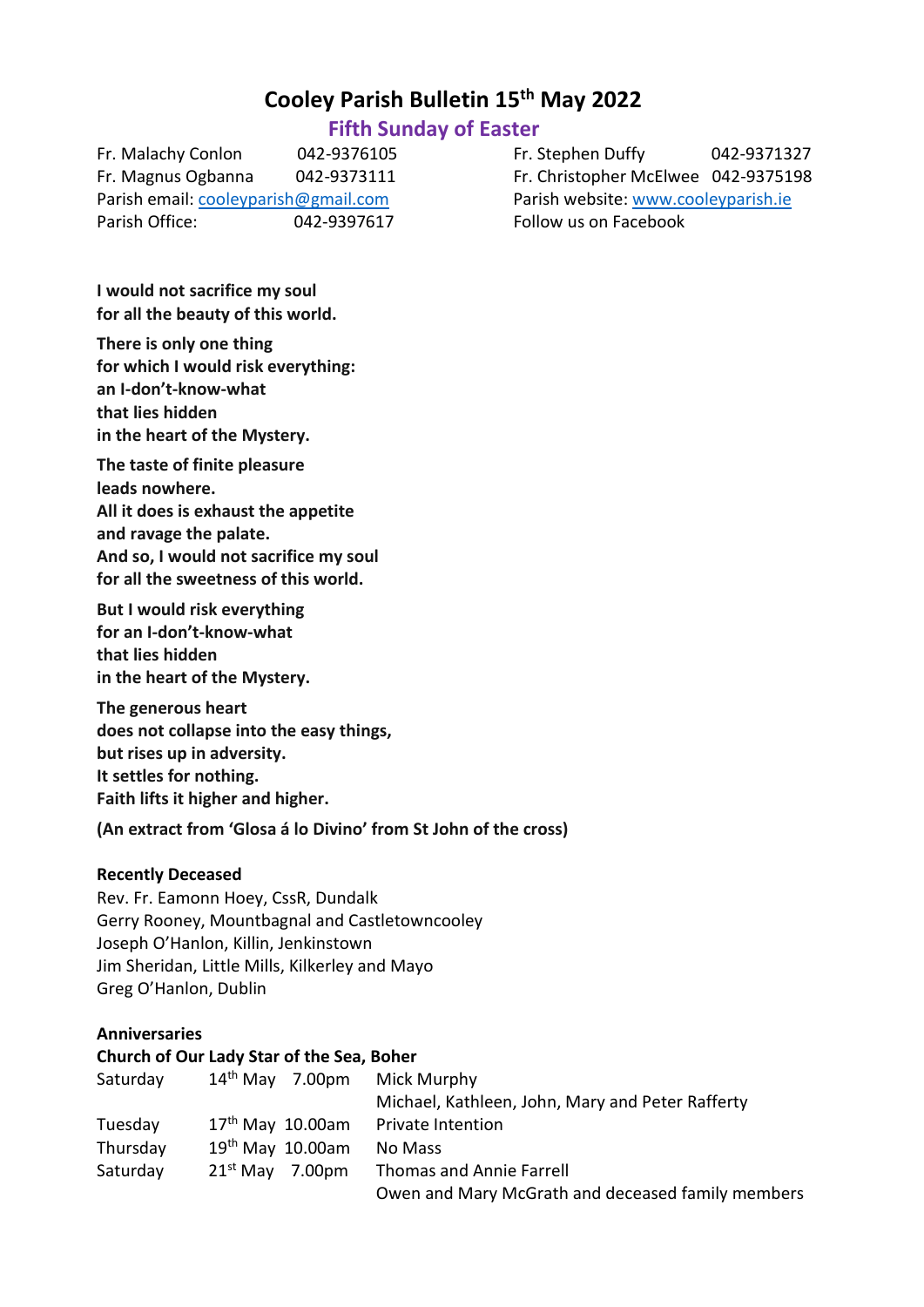## **Church of St. Anne, Mullaghbuoy**

| Sunday   | $15th$ May 10.00am | People of the Parish                             |
|----------|--------------------|--------------------------------------------------|
| Thursday | $19th$ May 8.00pm  | Dinny and Margaret Byrne and Josie Donnelly and  |
|          |                    | deceased members of Donnelly and Murphy families |
| Sunday   | $22nd$ May 10.00am | <b>First Holy Communion</b>                      |

#### **Church of St. James, Grange**

| Sunday    | 15 <sup>th</sup> May 11.30am | Cathy Maguire<br>John Martin                    |
|-----------|------------------------------|-------------------------------------------------|
|           |                              | Michael Hearty                                  |
|           |                              | John and Kay Savage and deceased family members |
| Monday    | $16th$ May 8.00pm            | Private Intention                               |
| Tuesday   | $17th$ May 7.30pm            | Healing Mass with Anointing of the Sick         |
| Wednesday | 18 <sup>th</sup> May 10.00am | Katie McGuigan                                  |
| Friday    | 20 <sup>th</sup> May 10.00am | Special Intention                               |
| Saturday  | 21 <sup>st</sup> May 11.00am | <b>First Holy Communion</b>                     |
| Sunday    | 22nd May 11.30am             | Sean O'Hanlon                                   |
|           |                              | <b>Tess Gregory</b>                             |

#### **Trocaire Lenten Appeal**

Please return any outstanding Trocaire Lenten Appeal boxes as soon as possible – amount to date €5716

#### **Baptisms (by arrangement)**

Baptisms will be celebrated on Saturday evenings at 5.00pm

#### **Funerals**

When a Funeral Mass is being celebrated in the Parish there will be no other Mass celebrated that day

#### **Parish Bulletin**

Anyone who would like a copy of the bulletin sent to them by email each week should request this by emailing the Parish office at: [cooleyparish@gmail.com](mailto:cooleyparish@gmail.com)

#### **First Holy Communion**

Children from Grange & Rathcor school in Grange Church on Saturday 21<sup>st</sup> May at 11.00am Children from Mullaghbuoy school in Mullaghbuoy Church on Sunday 22nd May at 10.00am

## **Cemetery Mass and Blessing of Graves 2022**

Grange cemetery - Sunday 19th June at 11.30am Boher cemetery - Saturday 23<sup>rd</sup> July at 7pm Cill Mhuire - Monday 15<sup>th</sup> August at 7pm

#### **Healing Mass**

We plan to resume a monthly Healing Mass with Anointing of the Sick at the Church of St. James, Grange. This will take place on Tuesday 17<sup>th</sup> May at 7.30pm. All are welcome.

#### **No Eucharistic Adoration**

There will be **NO Eucharistic Adoration on Saturday 21st May** due to the celebration of First Holy Communion in Church of St. James, Grange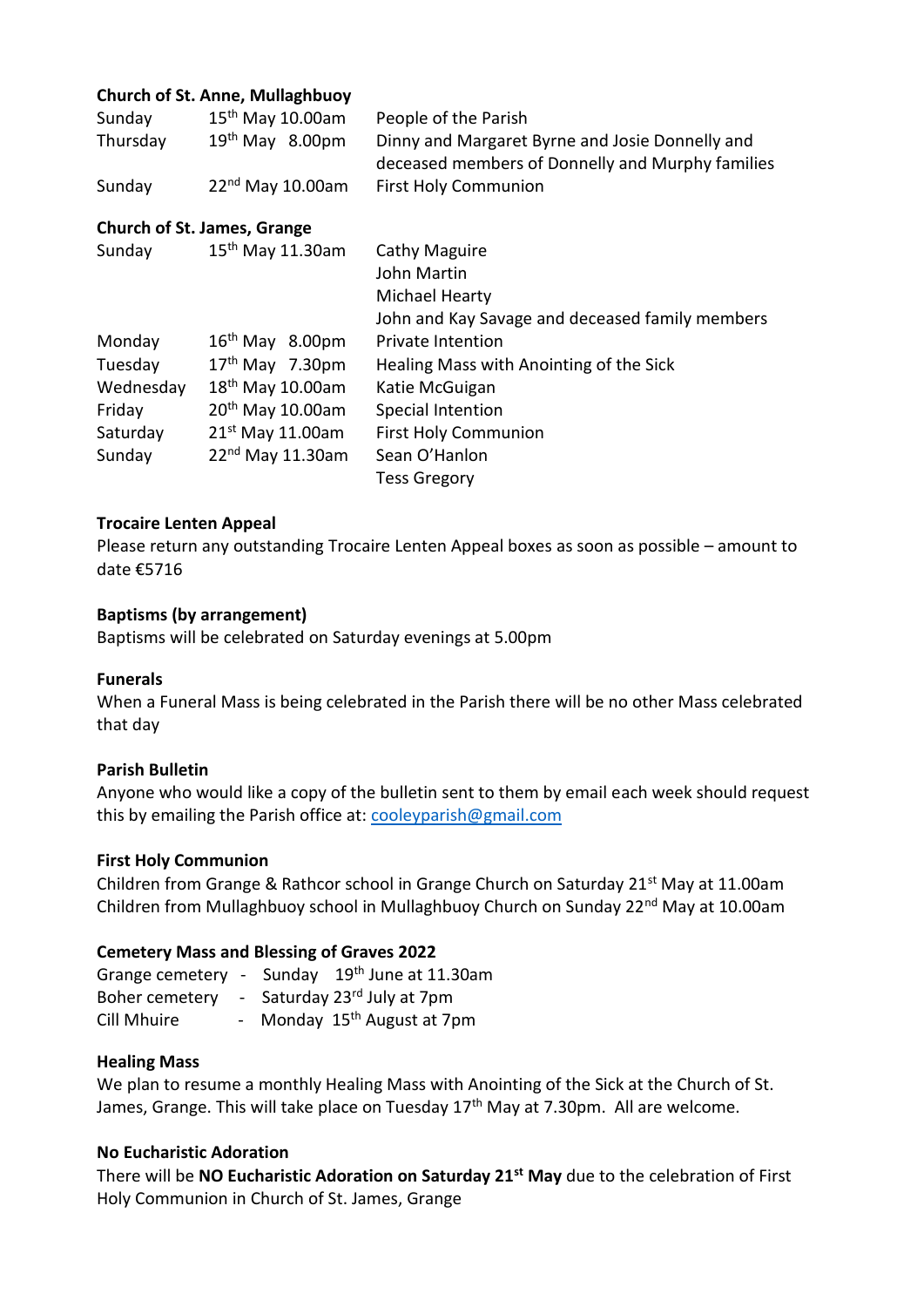## **Cooley Parish Pilgrimage to Lourdes**

Proposed Pilgrimage from Cooley Parish to Lourdes Friday 26<sup>th</sup> August 2022 – 5 nights full board accommodation in Hotel La Solitude €799 per person sharing. Some places still available. Contact Parochial House 042-9376105 or the Parish Office 042-9397617.

## **Armagh Diocesan Pilgrimage to Knock Shrine**

The Armagh Diocesan Pilgrimage to Knock Shrine will be celebrated this year on the last Sunday of May (29th May) joined by Dromore Diocese and the Knights of St. Columbanus.

## **Lough Derg Re-Opens**

Lough Derg welcomes Pilgrims again with a full Pilgrimage programme this summer:

- 3 Day Pilgrimage:  $1^{st}$  Jun  $15^{th}$  Aug. Booking advised. Concessions available for students, senior & groups
- 1 Day Retreats and guided Pilgrim Path experience: dates in May and late August through September.

Booking essential. All booking info at [www.loughderg.org,](http://www.loughderg.org/) email [info@loughderg.org](mailto:info@loughderg.org) or 0719861518

## **Cooley Community Projects Limited – Vacancies**

| 1 Caretaker – Cooley                               | closing date 27/05/2022 |  |  |  |
|----------------------------------------------------|-------------------------|--|--|--|
| 1 Environmental worker - Cooley                    | closing date 27/05/2022 |  |  |  |
| 1 Caretaker – Omeath                               | closing date 27/05/2022 |  |  |  |
| 1 Environmental worker - Omeath                    | closing date 27/05/2022 |  |  |  |
| Phone Ambrose 042-9376077 or cooleyceltd@gmail.com |                         |  |  |  |

#### **Permit for Church Gate Collections**

All Church Gate Collections must give a copy of a valid Garda Permit to the Parish Office at least 2 weeks before the collection

## **M.S. Walk – Thursday 19th May at 7.30pm**

Walk in memory of Mary Ferguson from Carlingford Marina to Greer's Quay and return. Contact: Teresa 086-1505865; Terry 087-7929568; Paul 087-4163098

## **Cooley Zoom Bingo - Every Wednesday evening at 7.30pm**

Anyone wishing to join in the Cooley Zoom Bingo can buy their Bingo Book (5-page book) €6 at Cooley Parochial Hall on Monday  $16<sup>th</sup>$  May from 7pm – 8pm (with Covid-19 guidelines in place) for the Zoom Bingo which will be held on Wednesday 18th May at 7.30pm.

Also, Flyers for "Special Prizes" at June Bank holiday will be on sale from this week! For any further info please contact Mary 087-7465984

#### **Cooley Kickham's G.F.C. Lotto €2 per line or 3 lines for €5**

Winning Nos. 22; 23; 26; 28; - not won - Next week's Jackpot €4600

## **Cooley Connect Wellbeing Workshops – 8 th and 9th June**

Two full day wellbeing workshops in Cooley Peninsula - Wellness Recovery Action Plan facilitated by CAWT and HSE representatives. Contact Eileen [cooleyconnectwellbeing@gmail.com](mailto:cooleyconnectwellbeing@gmail.com) or 083-3924117